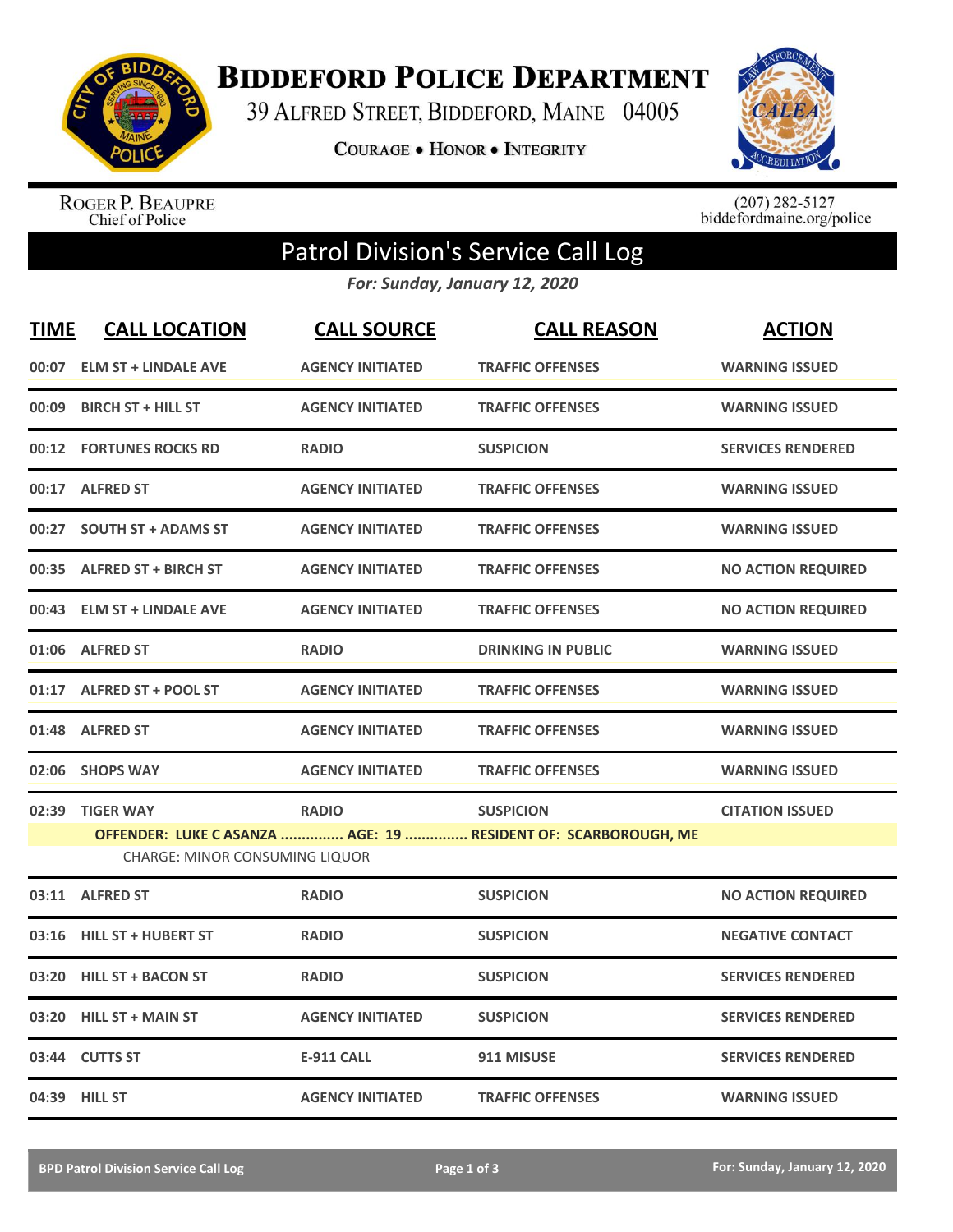| <b>TIME</b> | <b>CALL LOCATION</b>                                                                                                   | <b>CALL SOURCE</b>        | <b>CALL REASON</b>                             | <b>ACTION</b>             |  |
|-------------|------------------------------------------------------------------------------------------------------------------------|---------------------------|------------------------------------------------|---------------------------|--|
|             | 05:02 ST MARYS ST                                                                                                      | <b>AGENCY INITIATED</b>   | <b>TRAFFIC OFFENSES</b>                        | <b>WARNING ISSUED</b>     |  |
|             | 05:03 ALFRED ST + LETELLIER LN                                                                                         | <b>AGENCY INITIATED</b>   | <b>TRAFFIC OFFENSES</b>                        | <b>VSAC ISSUED</b>        |  |
|             | 07:09 ALFRED ST                                                                                                        | <b>AGENCY INITIATED</b>   | <b>DISABLED VEHICLE</b>                        | <b>SERVICES RENDERED</b>  |  |
|             | 10:04 ALFRED ST                                                                                                        | <b>NON-EMERGENCY CALL</b> | <b>ALL OTHER</b>                               | <b>NO ACTION REQUIRED</b> |  |
|             | 11:19 BIRCH ST                                                                                                         | <b>AGENCY INITIATED</b>   | <b>CHECK WELFARE</b>                           | <b>SERVICES RENDERED</b>  |  |
|             | 11:47 HARRISON AVE                                                                                                     | <b>AGENCY INITIATED</b>   | <b>TRAFFIC OFFENSES</b>                        | <b>CITATION ISSUED</b>    |  |
|             | 11:58 ALFRED ST + MAINE TPKE                                                                                           | <b>E-911 CALL</b>         | 911 MISUSE                                     | <b>NO ACTION REQUIRED</b> |  |
|             | 12:05 PARKER RIDGE RD                                                                                                  | <b>NON-EMERGENCY CALL</b> | <b>ARTICLES LOST/FOUND</b>                     | <b>REPORT TAKEN</b>       |  |
|             | 12:11 FRANKLIN ST                                                                                                      | <b>NON-EMERGENCY CALL</b> | <b>TRESPASSING</b>                             | <b>WARNING ISSUED</b>     |  |
|             | 14:25 ALFRED ST                                                                                                        | <b>NON-EMERGENCY CALL</b> | <b>COURT ORDERED CHECK IN</b>                  | <b>SERVICES RENDERED</b>  |  |
|             | 14:56 PROSPECT ST + HARDING ST                                                                                         | <b>NON-EMERGENCY CALL</b> | <b>SUSPICION</b>                               | <b>SERVICES RENDERED</b>  |  |
|             | 15:01 WEST ST                                                                                                          | <b>E-911 CALL</b>         | 911 MISUSE                                     | <b>SERVICES RENDERED</b>  |  |
|             | 15:22 SOUTH ST                                                                                                         | <b>AGENCY INITIATED</b>   | <b>TRAFFIC OFFENSES</b>                        | <b>WARNING ISSUED</b>     |  |
|             | 15:49 OLD POOL RD                                                                                                      | <b>NON-EMERGENCY CALL</b> | <b>WEAPONS</b>                                 | <b>SERVICES RENDERED</b>  |  |
|             | <b>15:50 WEST ST</b>                                                                                                   | <b>AGENCY INITIATED</b>   | <b>TRAFFIC OFFENSES</b>                        | <b>WARNING ISSUED</b>     |  |
|             | 15:55 ELM ST + AMHERST ST                                                                                              | <b>AGENCY INITIATED</b>   | <b>TRAFFIC OFFENSES</b>                        | <b>WARNING ISSUED</b>     |  |
|             | 15:55 SOUTH ST + BRADBURY ST                                                                                           | <b>NON-EMERGENCY CALL</b> | <b>WEAPONS</b>                                 | <b>UNFOUNDED</b>          |  |
|             | 16:52 ELM ST                                                                                                           | <b>AGENCY INITIATED</b>   | <b>TRAFFIC OFFENSES</b>                        | <b>WARNING ISSUED</b>     |  |
|             | 17:12 PIKE ST                                                                                                          | <b>WALK-IN AT STATION</b> | <b>ARTICLES LOST/FOUND</b>                     | <b>SERVICES RENDERED</b>  |  |
|             | 17:20 BIRCH ST                                                                                                         | <b>E-911 CALL</b>         | <b>DOMESTIC COMPLAINTS</b>                     | <b>REPORT TAKEN</b>       |  |
|             | 17:30 RAY ST                                                                                                           | <b>E-911 CALL</b>         | 911 MISUSE                                     | <b>NO ACTION REQUIRED</b> |  |
|             | 17:40 KOSSUTH ST                                                                                                       |                           | NON-EMERGENCY CALL VIOL PROTECTION FROM HARASS | <b>CITATION ISSUED</b>    |  |
|             | OFFENDER: DONNA MARIE MORIN  AGE: 46  RESIDENT OF: BIDDEFORD, ME<br>CHARGE: PROTECTIVE ORDER FROM HARASSMENT VIOLATION |                           |                                                |                           |  |
|             | 17:41 ALFRED ST                                                                                                        | <b>E-911 CALL</b>         | 911 MISUSE                                     | <b>NO ACTION REQUIRED</b> |  |
|             | 17:58 ELM ST                                                                                                           | <b>AGENCY INITIATED</b>   | <b>ASSIST PD AGENCY</b>                        | <b>SERVICES RENDERED</b>  |  |
|             | 19:23 CLIFFORD ST + CADORETTE AVE AGENCY INITIATED                                                                     |                           | <b>TRAFFIC OFFENSES</b>                        | <b>WARNING ISSUED</b>     |  |